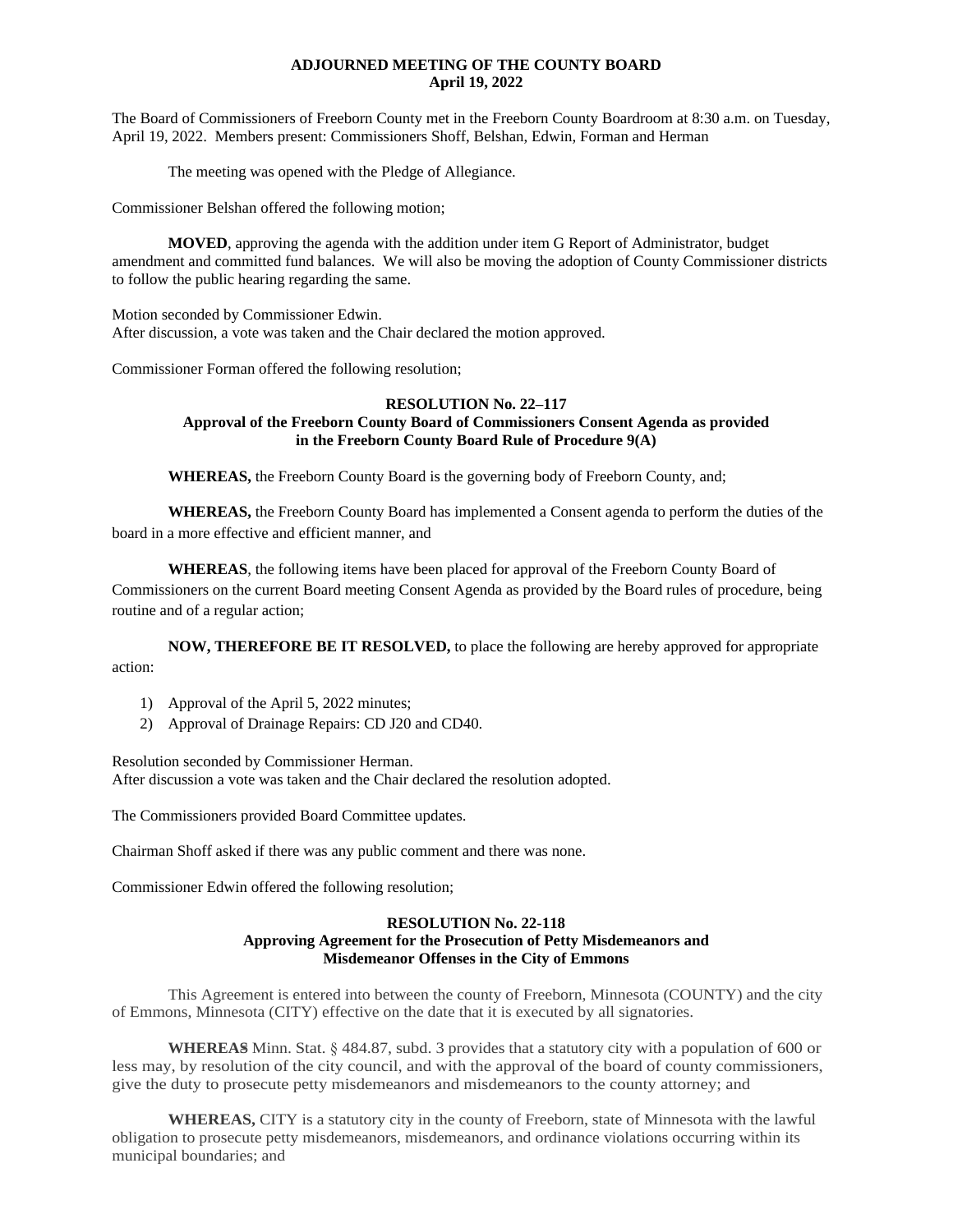**WHEREAS,** CITY has a population of 600 or less; and

**WHEREAS,** CITY has by resolution of the city council requested that COUNTY prosecute misdemeanors within the Emmons city limits; and

**WHEREAS,** COUNTY has the lawful obligation to prosecute gross misdemeanors and felonies occurring within CITY's municipal boundaries; and

**WHEREAS,** COUNTY approves this agreement through its board of county commissioners;

**NOW THEREFORE,** COUNTY and CITY hereby agree as follows:

### **SECTION ONE PROSECUTION**

COUNTY, through the Freeborn County Attorney's Office, will provide prosecution services for all petty misdemeanor and misdemeanor violations of Minnesota statutes and Freeborn County ordinances where CITY has jurisdiction and discretion to prosecute under Minnesota law. COUNTY shall provide sufficient staff to adequately provide prosecution services to CITY. COUNTY shall assume the costs reasonably required to provide prosecution services to CITY including without limitation: office space, desks, computers, paper, stationery, general office supplies, telephone service, internet service, subpoena service fees, mileage, training, legal books and references.

CITY will continue to receive its statutory share of fines collected on criminal, traffic, and ordinance violations covered by this agreement.

This agreement does not contemplate civil forfeiture proceedings related to the prosecution services provided for herein, and any civil forfeiture action shall remain the duty, and responsibility solely of CITY. Furthermore, this agreement does not contemplate municipal ordinance enforcement proceedings, and any action related to CITY's municipal ordinance enforcement shall remain the duty and responsibility solely of CITY.

This Agreement shall be filed with the Freeborn County Administrator.

### **SECTION TWO CONFLICTS OF INTEREST**

In the event that COUNTY has a conflict of interest or is otherwise unable to prosecute a particular defendant in the sole discretion of the county attorney, CITY shall assume the responsibility of prosecution upon receipt of written notice from COUNTY.

#### **SECTION THREE RESERVATION OFRIGHTS**

COUNTY may decline to prosecute a particular case in the sole discretion of the county attorney. In the event that COUNTY, for whatever reason, declines to prosecute in a particular case, CITY reserves the right in its sole discretion to assume responsibility for prosecution and to proceed with its own charges and its own prosecution upon written notice from the county attorney of the decision not to prosecute.

#### **SECTION FOUR INDEMNITY**

COUNTY agrees to indemnify and hold harmless CITY, its agents, officials and employees, against all suits or claims that may result from an error, omission or negligent act of COUNTY or any person employed by COUNTY. In addition, COUNTY agrees to reimburse CITY for any attorney's fees incurred by CITY in the reasonable defense of such suits or claims.

### **SECTION FIVE TERMINATION OF AGREEMENT**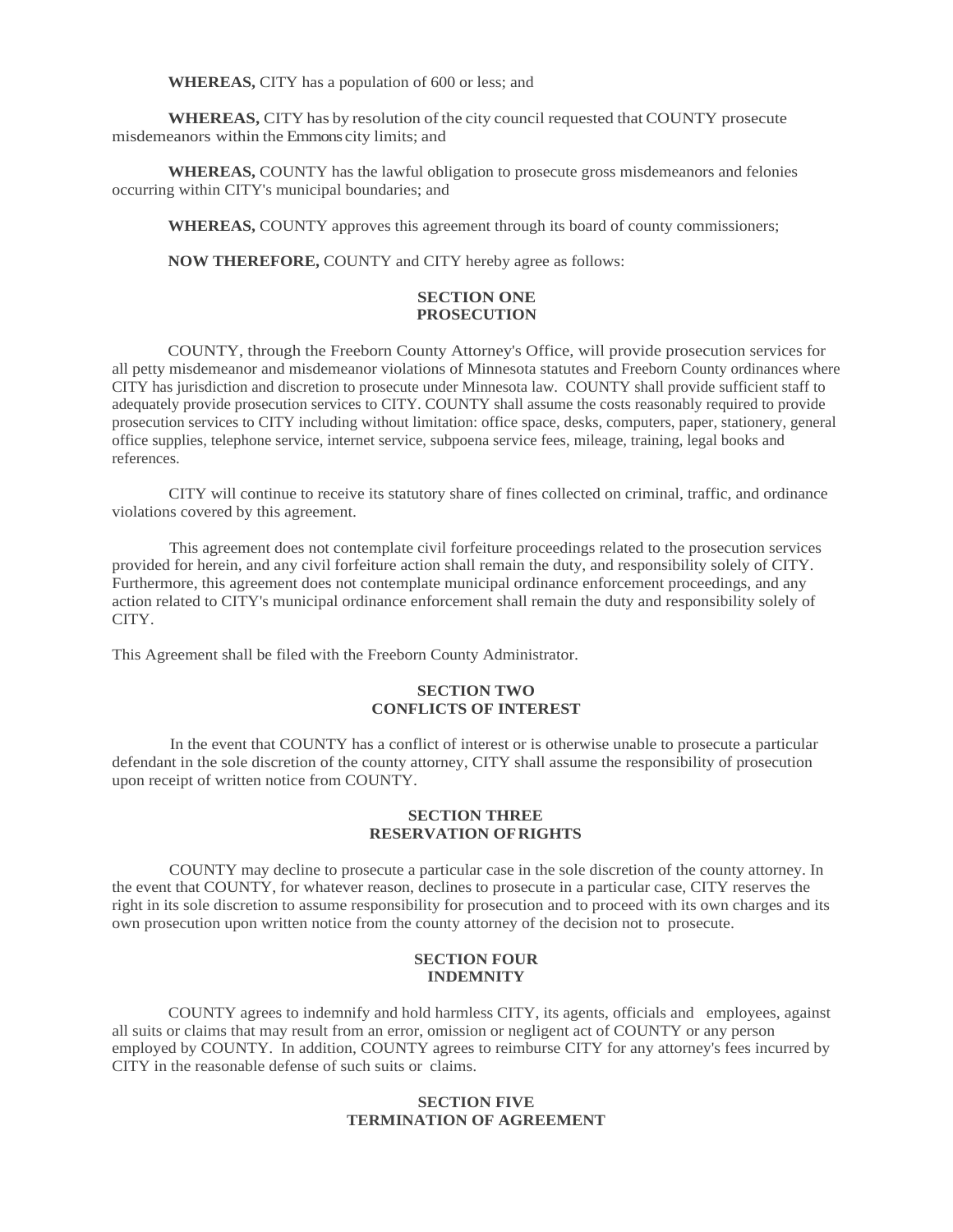This Agreement shall continue from year to year without further action by the parties. This Agreement may be te1minated by either of the parties hereto upon one hundred eighty (180) days written notice to the other party. In the event that the Agreement is terminated, all pending cases and all additional cases received for consideration of charges or consideration of a probation violation during the one hundred eighty (180) day notice period shall remain the responsibility of the party then prosecuting until sentencing or resolution of the pending probation violation.

# **SECTION SIX ENTIRE AGREEMENT**

This Agreement contains all the terms and conditions agreed to by the parties and cannot be modified or amended except by written agreement of the parties approved by their authorized representatives. This agreement shall take full force and effect when signed by the authorized representatives of COUNTY and CITY.

#### Resolution seconded by Commissioner Herman. After discussion a vote was taken and the Chair declared the resolution adopted.

Commissioner Belshan offered the following resolution;

# **RESOLUTION No. 22-119 Approving Entry of Agreement with Anoka Regional Juvenile Detention Center**

**Whereas**, Freeborn County is in need of regular placement for juveniles into secure detention, and;

**Whereas**, Anoka County Regional Juvenile Detention Center offers a contract bed for a monthly fee of \$9,287.00 and offers for counties to enter into a joint powers agreement for 365 nights per year at a fixed cost determined by the JPA with the other current 11 counties in the JPA;

**Whereas**, the benefit of contracting for 365 bed nights per year at the rate of \$111,444.00 has been determined by Probation Services and the Freeborn County Board to be feasible at this time;

**Whereas,** the cost of the yearly bed will be billed to Freeborn County on a monthly basis at the yearly rate divided by 12 months;

**Now, Therefore, Be It Resolved** that the Freeborn County Board of Commissioners approves Probation Services to enter into a Joint Powers Agreement for 365 fixed bed nights for placement of juveniles in secured detention with Anoka County East Central Juvenile Detention Center in Anoka MN.

Resolution seconded by Commissioner Edwin. After discussion, a vote was taken and the Chair declared the resolution approved.

Commissioner Herman offered the following resolution:

# **RESOLUTION No. 22-120**

# **Accepting a Joint Powers Agreement with MN Dept of Agriculture for Farmers Market Nutrition Program**

**Whereas**, Freeborn County Community Health Board will agree to collaborate with Minnesota Department of Agriculture for the Farmers' Market Nutrition Program in order to continue to provide healthy foods to WIC participants;

**Whereas**, Minnesota Statute 145A.04 allows promoting healthy communities and healthy behavior through activities that improve health in a population such as investing in healthy families; providing information and education about healthy communities or population health status; and addressing issues of health equity, health disparities, and the social determinants to health.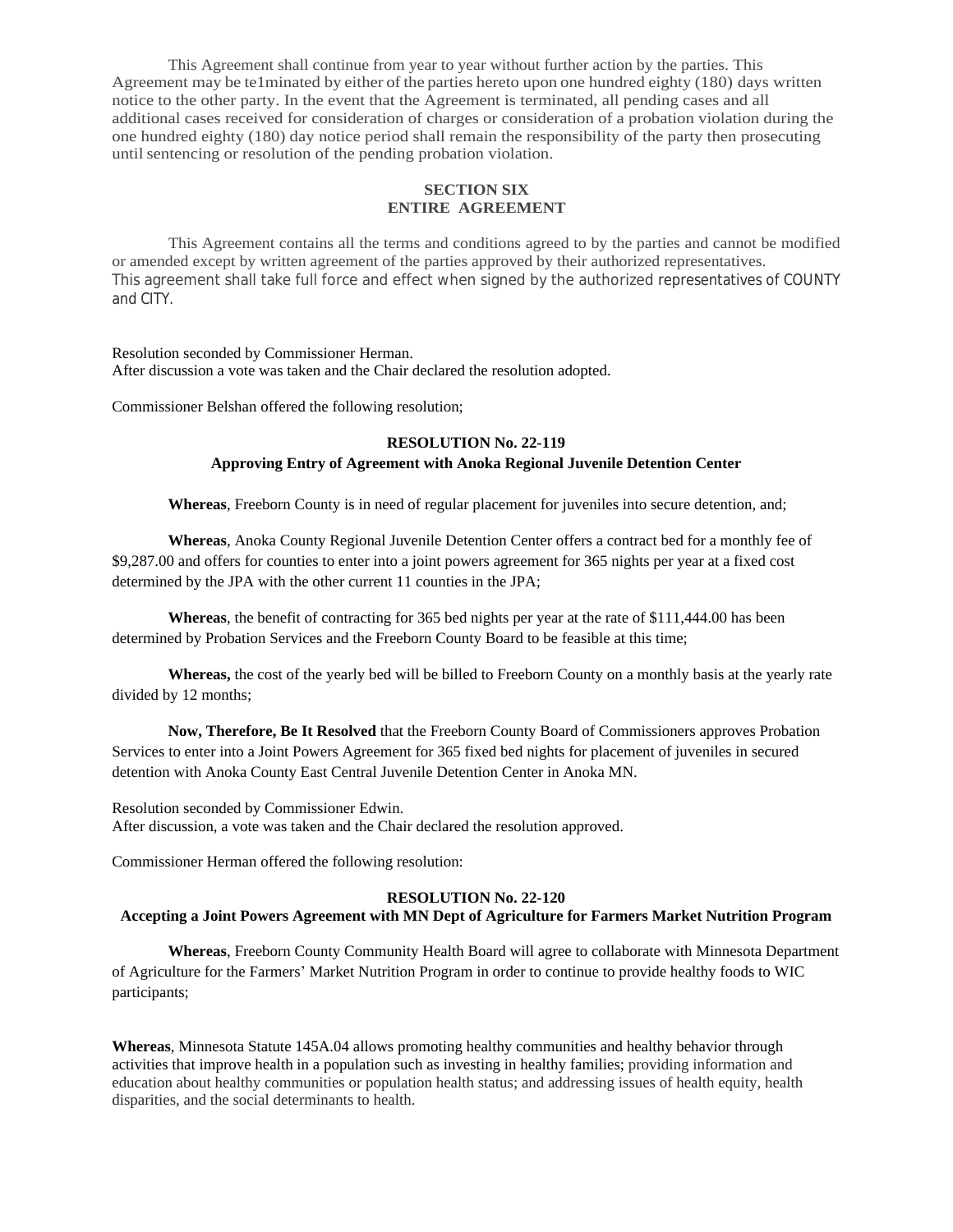**Whereas**, the joint powers agreement is for the Farmers Market Nutrition Program from Minnesota Department of Agriculture (MDA). The joint powers agreement is effective from June 1, 2022 to December 31, 2022. This is funding that we have received for many years in order to continue to provide healthy foods to WIC participants;

**Now, Therefore, Be It Resolved** that the Freeborn County Board of Commissioners/Freeborn County Community Health Board does hereby approve the joint powers agreement with Minnesota Department of Agriculture for the Farmers' Market Nutrition Program.

Resolution was seconded by Commissioner Belshan. After discussion, a vote was taken and the Chair declared the resolution approved.

Commissioner Forman offered the following resolution:

# **RESOLUTION No. 22-121 Granting a Conditional Use Permit to JJD Companies LLC**

**WHEREAS,** JJD COMPANIES LLC applied for a conditional use permit to the Zoning Administrator on 03/10/22 pursuant to the Code of Ordinances of Freeborn County, Minnesota, Chapter 42 (Zoning Ord.) for the establishment of a new aggregate mining site within 100-feet of the property lines, on the following described property, owned by DLB Consulting, LLC.;

#### Parcel 02.019.0051 N ½ SW ¼

# Section 19, Shell Rock Township

**WHEREAS,** the County Planning Commission held a public hearing on the application on 04/11/22 in accordance with the Zoning Ord., Art. VIII, Sec. 42-612.

**WHEREAS,** the County Planning Commission made a decision on the application and forwarded its required findings of fact and recommendations to the Freeborn County Board of Commissioners in the attached report.

**BE IT THEREFORE RESOLVED**, the Freeborn County Board of Commissioners approves and adopts the findings of fact and recommendations of the County Planning Commission in the attached report,

**AND BE IT FURTHER RESOLVED,** the application for a conditional use permit by JJD Companies LLC. is hereby granted, subject to the conditions and guarantees required below:

- **(1)** Properly fence any pit or excavation.
- **(2)** Slope the banks and otherwise properly guard and keep any pit or excavation in such condition as not to be dangerous from caving or sliding banks.
- **(3)** Properly drain, fill or level any pit or excavation, after created, so as to make the same safe and healthful.
- **(4)** Keep any pit, excavation or impounded waters within the limits for which the particular permit is granted.
- **(5)** Remove excavated material from any pit or excavation, away from the premises, upon and along such highways, streets or other public ways as the county shall order and direct.
- **(6)** Provide for the reconstruction of highway, street or other public way which may be damaged due to transportation of materials from any pit or excavation.
- **(7)** Grade site after extraction is completed so as to render it usable, seeding where required to avoid erosion and an unsightly mar on the landscape.
- **(8)** Pile overburden or strippings in such a manner that it will allow mowing and/or spraying equipment to control noxious weeds.
- **(9)** Crushing operations are allowed on this site. Any nighttime lighting shall be such to cause no distraction to neighboring properties or to traffic.
- **(10)** Demolition materials for aggregate use shall accumulate for no longer than is allowed per Minnesota Rules.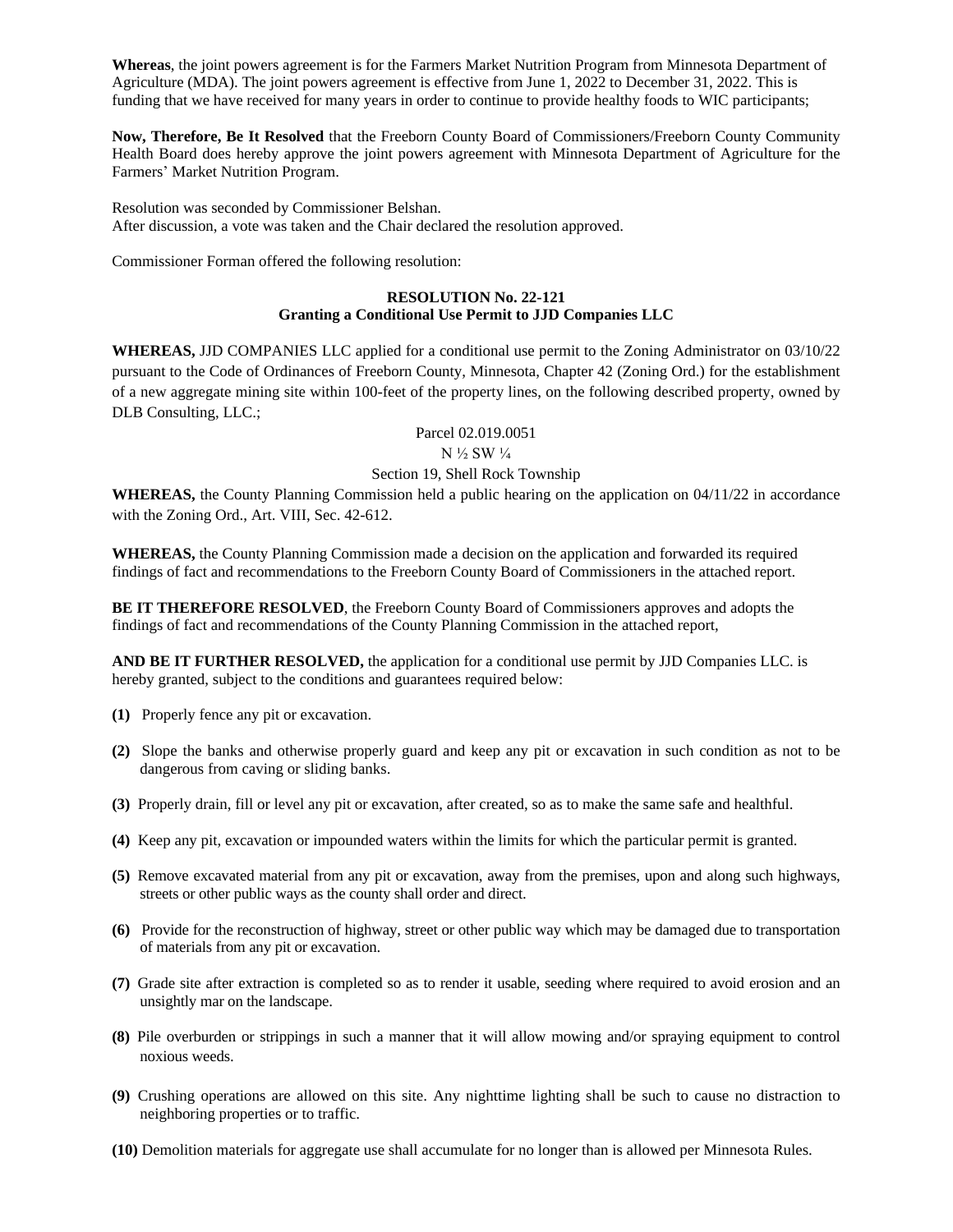- **(11)** Burning on site shall be in compliance with Minnesota Department of Natural Resources rules.
- **(12)** Final reclamation shall be sloped no more than 4:1 and for agricultural use. Reclamation shall be completed within 24 months of final use of the excavation.
- **(13)** Owner/operator must cooperate with the affected road authority and the landowners immediately adjacent to the North of the aforementioned property when establishing ingress/egress.
- **(14)** Hours of operation shall be within 7:00 a.m. to 7:00 p.m. Monday through Friday, and 7:00 a.m. to 3 p.m. on Saturdays.
- **(15)** This permit is valid until April 19, 2026. This date shall not be extended without approval by the Freeborn County Board of Commissioners for renewal of this permit.
- **(16)** This facility may not be extended or expanded without review and approval of the Freeborn County Board of Commissioners.

This permit may be revoked by the Freeborn County Board of Commissioners at a public hearing to be held after 30 days notice is given for failure to comply with the provision of this permit.

Resolution was seconded by Commissioner Edwin. After discussion, a vote was taken and the Chair declared the resolution approved.

At approximately 8:45 a.m. a Public Hearing was held to take comment on the proposed plans for redistricting of County Commissioner districts. County Administrator Jensen addressed the Commissioners and public to gave an overview of the requirements from the Secretary of State. The Chairman opened the hearing up to public comment. Mick Delger, Al Bakken and Steve Ladlie all spoke in favor of Plan E. The Chairman again asked for public comment regarding the redistricting issue, hearing none the Chairman closed the Public Hearing at approximately 8:54 a.m.

Commissioner Belshan offered the following resolution:

# **RESOLUTION No. 22-122 Adopting County Commissioner Districts – Plan E**

WHEREAS, Minnesota Statutes Chapter 375 establishes the procedure and requires a process for redistricting County Commissioner districts based on population figures from the Federal Census; and,

WHEREAS, *Minnesota Statute section 204B.135, subd. 2* requires that County Commissioner Districts be redistricted within 80 days of when the legislature has been redistricted or at least 15 weeks before the state primary election, whichever comes first; and,

WHEREAS, pursuant to these statutes the 2020 Federal Census population figures shall be used to redistrict the Freeborn County Commissioner Districts by April 26, 2022, and that Commissioner Districts shall be bounded by town, municipal, ward, city district, or precinct lines; and,

WHEREAS, the Freeborn County Board of Commissioners has considered the possibility or potential for maximizing minority representation on the board of commissioners; and,

WHEREAS, Freeborn County published a three week notice in the newspaper having the contract for publishing the commissioner's proceedings for the county for 2022; and,

WHEREAS, Freeborn County conducted a public meeting on redistricting on April 19, 2022:

NOW, THEREFORE BE IT RESOLVED that the Freeborn County Board of Commissioners hereby redistricts the County of Freeborn, following town, municipal, ward, city district, or precinct lines as reestablished in April, 2022, and reestablishes the length of terms as follows: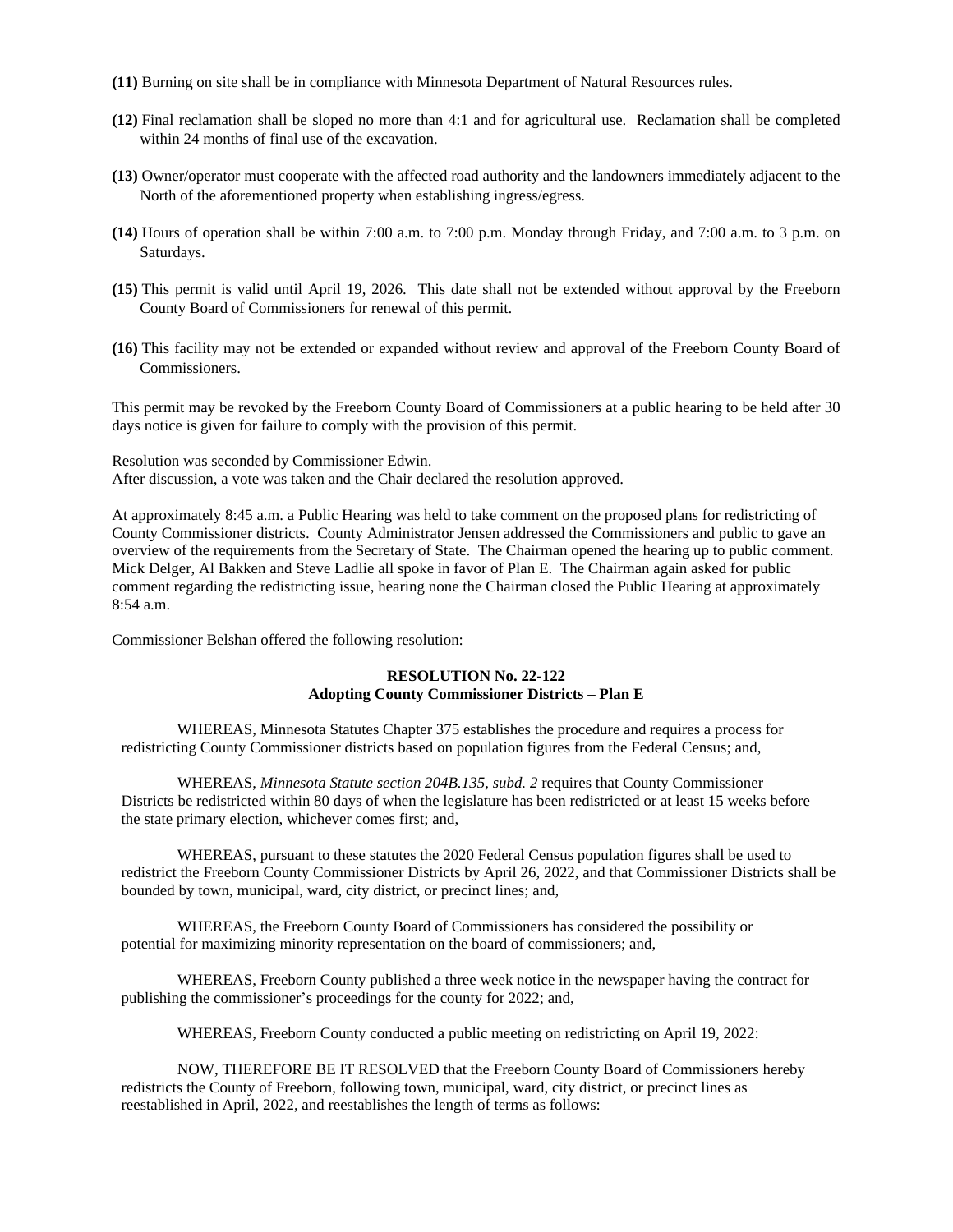| District 1 - | Freeborn Township, Hartland Township, Manchester Township, Bath Township, Bancroft<br>Township P1, Freeborn City, Hartland City, Manchester City, Clarks Grove City, Albert Lea City<br>Ward 2<br>(2-year term, 2022 Election)             |
|--------------|--------------------------------------------------------------------------------------------------------------------------------------------------------------------------------------------------------------------------------------------|
| District 2 - | London Township, Shell Rock Township, Freeman Township, Oakland Township, Hayward<br>Township, Albert Lea Township P1, Glenville City, Myrtle City, Hayward City, Albert Lea City<br>Ward 6<br>(4-year term, 2022 Election)                |
| District 3 - | Albert Lea Township P4, Bancroft Township P2, Geneva Township, Riceland Township, Newry<br>Township, Moscow Township, Geneva City, Hollandale City,<br>Albert Lea City Ward 5<br>(2-year term, 2022 Election)                              |
| District 4 - | Albert Lea Township P3, Albert Lea City Ward 1, Albert Lea City Ward 4<br>(4-year term, 2022 Election)                                                                                                                                     |
| District 5 - | Albert Lea Township P2, Pickerel Lake Township, Nunda Township, Mansfield Township, Alden<br>Township, Carlston Township, Twin Lakes City, Emmons City, Alden City, Conger City, Albert<br>Lea City Ward 3<br>(2-year term, 2022 Election) |

BE IT RESOLVED that the County Administrator is directed to file the redistricting plan with the County Auditor by May 3, 2022, to be effective on May 17, 2022, for the 2022 primary and general election and publish in the Albert Lea Tribune.

BE IT FINALLY RESOLVED that the districts are, for illustrative purposes, identified in a map of the county attached hereto and marked Exhibit A which by reference is hereby made a part hereof.



Resolution was seconded by Commissioner Forman. After discussion, a vote was taken and the Chair declared the resolution approved.

Commissioner Herman offered the following resolution:

**RESOLUTION No. 22-123 Awarding of SAP 024-070-030**

*Mill, Bituminous Overlay with Rumble Strips on CSAH 10 from CR 95 to North County Line East of Freeborn, MN*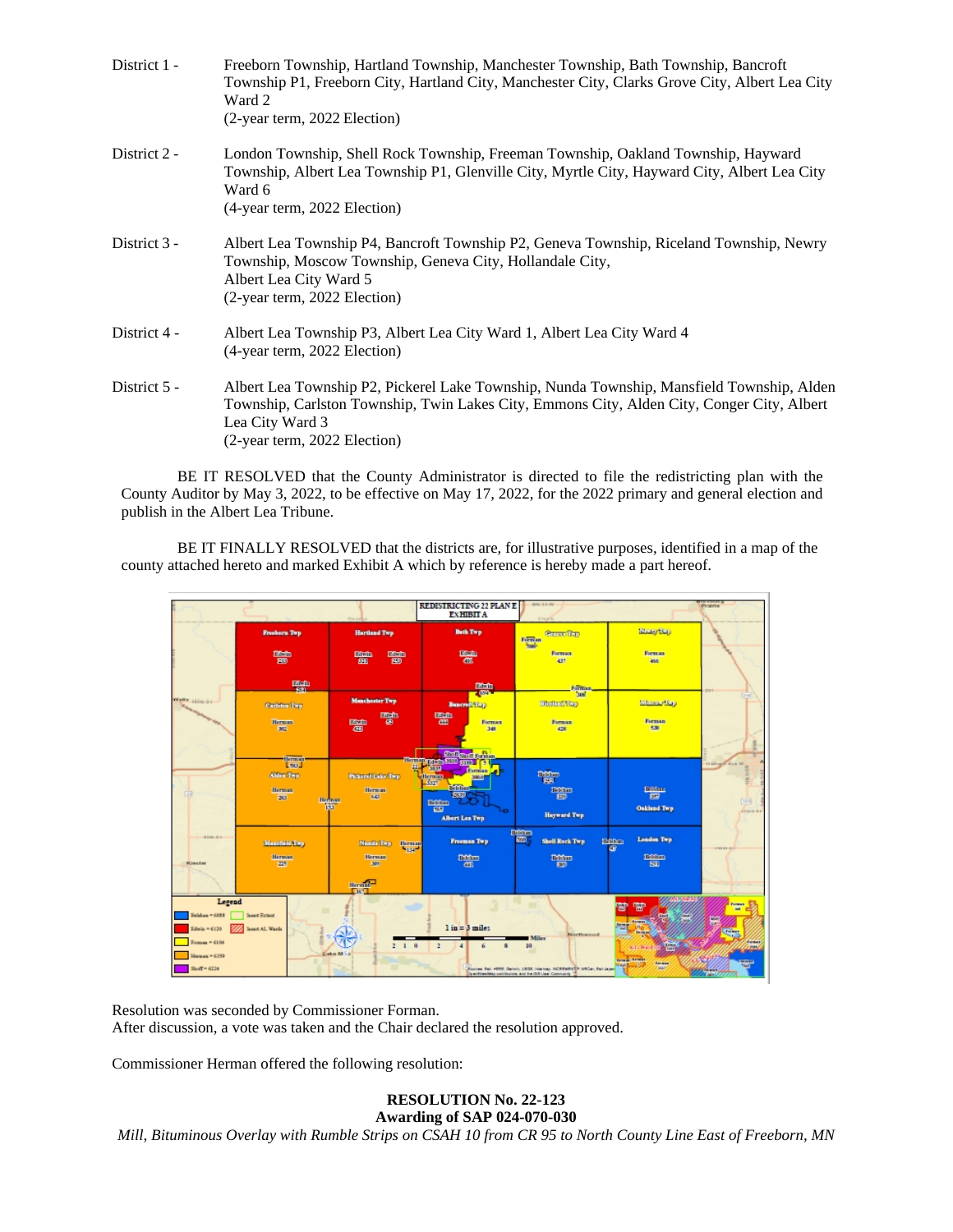**WHEREAS**, the Freeborn County Highway Department has the responsibility of maintaining the county road system;

**WHEREAS**, the Freeborn County Highway Department has prepared plans and specifications for the improvements of the following roadway, CSAH 10 from CR 95 to North County Line East of Freeborn, MN

**NOW, THEREFORE BE IT RESOLVED**, to accept the low bid from Ulland Brothers Inc. of Albert Lea of \$1,866,146.80 for project SP 024-070-030.

Resolution was seconded by Commissioner Edwin. After discussion, a vote was taken and the Chair declared the resolution approved.

Commissioner Edwin offered the following resolution:

# **RESOLUTION No. 22-124**

# **Awarding of SAP 024-070-031** *Reclaim, Bituminous Surface and Shoulders with Rumble Strips on CSAH 35 from TH 13 to CSAH 20 East of*

*Hartland, MN*

**WHEREAS**, the Freeborn County Highway Department has the responsibility of maintaining the county road system;

**WHEREAS**, the Freeborn County Highway Department has prepared plans and specifications for the improvements of the following roadway, CSAH 35 from TH 13 to CSAH 20 East of Hartland, MN

**NOW, THEREFORE BE IT RESOLVED**, to accept the low bid from Ulland Brothers Inc. of Albert Lea of \$2,058,606.70 for project SP 024-070-031.

Resolution was seconded by Commissioner Belshan. After discussion, a vote was taken and the Chair declared the resolution approved.

Commissioner Belshan offered the following resolution:

#### **RESOLUTION No. 22-125**

#### **Accepting Proposal from HDR Engineering, Inc. – Evaluation of Future Pedestrian Bridges**

**WHEREAS**, the Freeborn County Board of Commissioners wishes to improve safety, provide access, and prepare for future trail development of property acquired from UP Railroad between Albert Lea and Manchester, and

**WHEREAS**, there are four bridges that exist along the trail property that are not currently safe for pedestrian or vehicle traffic, and

**WHEREAS**, a 2016 report listing recommendations for converting the existing bridges into structures that can safely carry trail users is now outdated and needs to be updated, and

**WHEREAS**, the updated report can be used to pursue grant opportunities for the construction of the permanent trail or the conversion of the bridges to pedestrian structures, and

**WHEREAS**, the County Engineer requested a proposal from HDR Engineering who completed the previous recommendations report and HDR responded with proposed costs to reinspect the bridges and update their 2016 recommendations.

**NOW, THEREFORE BE IT RESOLVED**, the Freeborn County Board of Commissioners directs the County Engineer accept the proposal from HDR Engineering, Inc. in the amount of \$17,739.71 for the reinspection, assessment, and update of recommendations for the four bridges referenced above, and

**BE IT FURTHER RESOLVED**, the County Engineer shall be authorized to evaluate, negotiate, and execute changes to said agreement in the best interests of Freeborn County.

Resolution was seconded by Commissioner Forman. After discussion, a vote was taken and the Chair declared the resolution approved.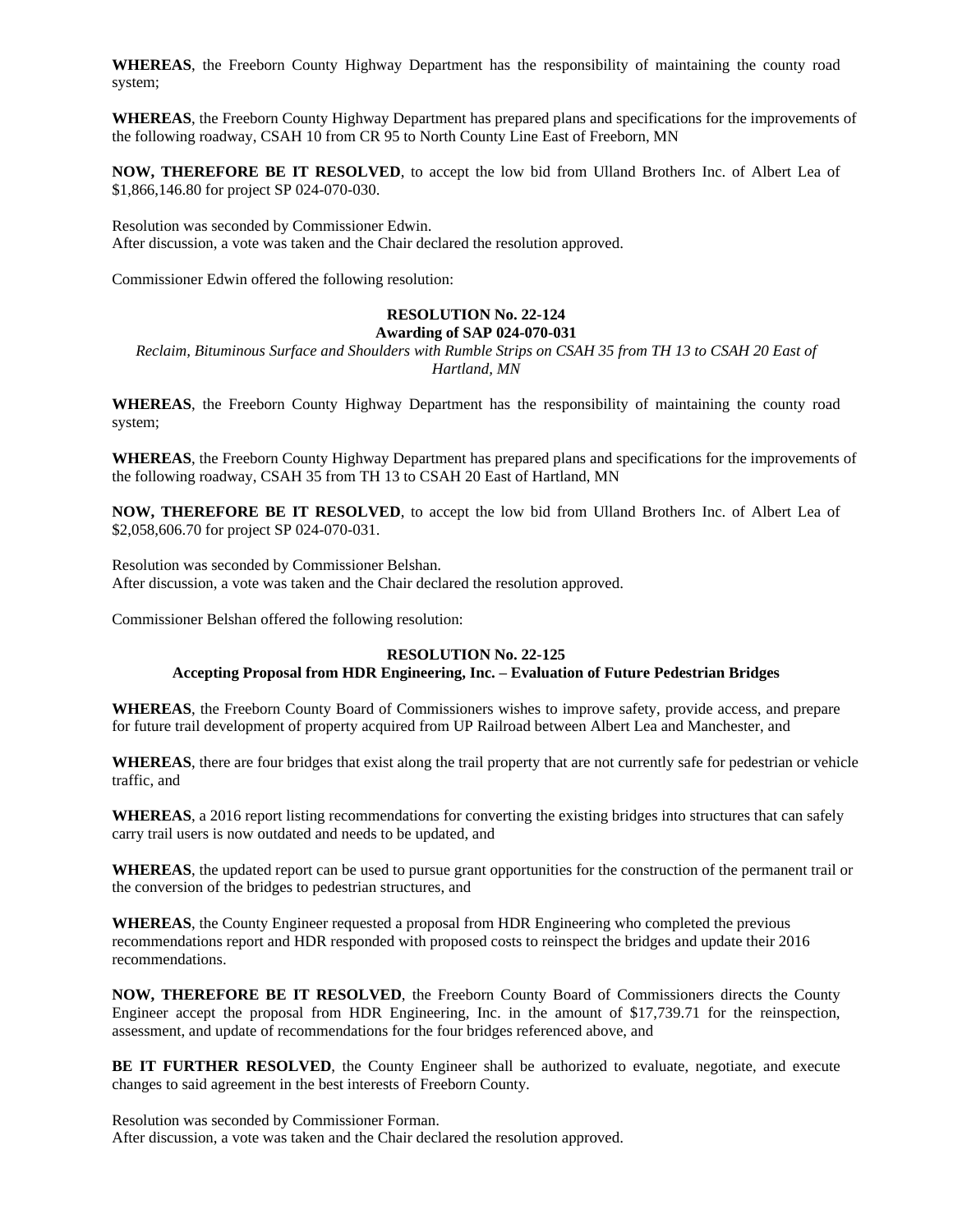Commissioner Edwin offered the following resolution:

# **RESOLUTION No. 22-126 Accepting Proposal from Albert Lea Tree Service**

**WHEREAS**, the Freeborn County Board of Commissioners wishes to prevent tree growth on County owned property known as the UP Trail between Albert Lea and Manchester, and

**WHEREAS**, the Freeborn County Highway Department solicited proposals from select contractors experienced in this work, and

**WHEREAS**, three proposals were received, evaluated, and presented to the board at a workshop on April 12, 2022 by the County Engineer.

**NOW, THEREFORE BE IT RESOLVED**, the Freeborn County Board of Commissioners directs the County Engineer accept the proposal from Albert Lea Tree Service and enter into agreement for the clearing and chemical treatment of brush and trees on the UP Trail from Freeborn County Road 74 to the City of Manchester in the amount of \$40,170, and

**BE IT FURTHER RESOLVED**, the County Engineer shall be authorized to evaluate, negotiate, and execute changes to said agreement in the best interests of Freeborn County.

Resolution was seconded by Commissioner Forman. After discussion, a vote was taken and the Chair declared the resolution approved.

Commissioner Edwin offered the following resolution:

### **RESOLUTION No. 22-127 Granting Liquor Licenses**

**BE IT RESOLVED**, that Freeborn County grants liquor licenses to the following applicants:

Freeborn Lake Golf Course in Carlston Township - On Sale - 3.2 Beer License - Wine

Harmony Park in Geneva Township - On Sale - 3.2 Beer License

Hickory Hills Campground in Nunda Township – On Sale – 3.2 Beer License

Resolution was seconded by Commissioner Herman. After discussion, a vote was taken and the Chair declared the resolution approved.

Commissioner Belshan offered the following resolution:

# **RESOLUTION No. 22-128 Granting 2am Closing License for Harmony Park**

**BE IT RESOLVED,** that Freeborn County grants liquor licenses to the following applicants:

Harmony Park in Geneva Township – 2 a.m. Closing

Resolution was seconded by Commissioner Forman. After discussion, a vote was taken and the Chair declared the resolution approved.

Commissioner Herman offered the following resolution:

## **RESOLUTION No. 22-129 To Change Freeborn County Personnel Policy Section BB(8)**

**WHEREAS,** the Freeborn County Board is the governing authority for all county employees, and;

**WHEREAS**, the Board of Commissioners wish to rectify the discrepancy between separation benefit payout procedures between PTO and Vacation/Sick policies,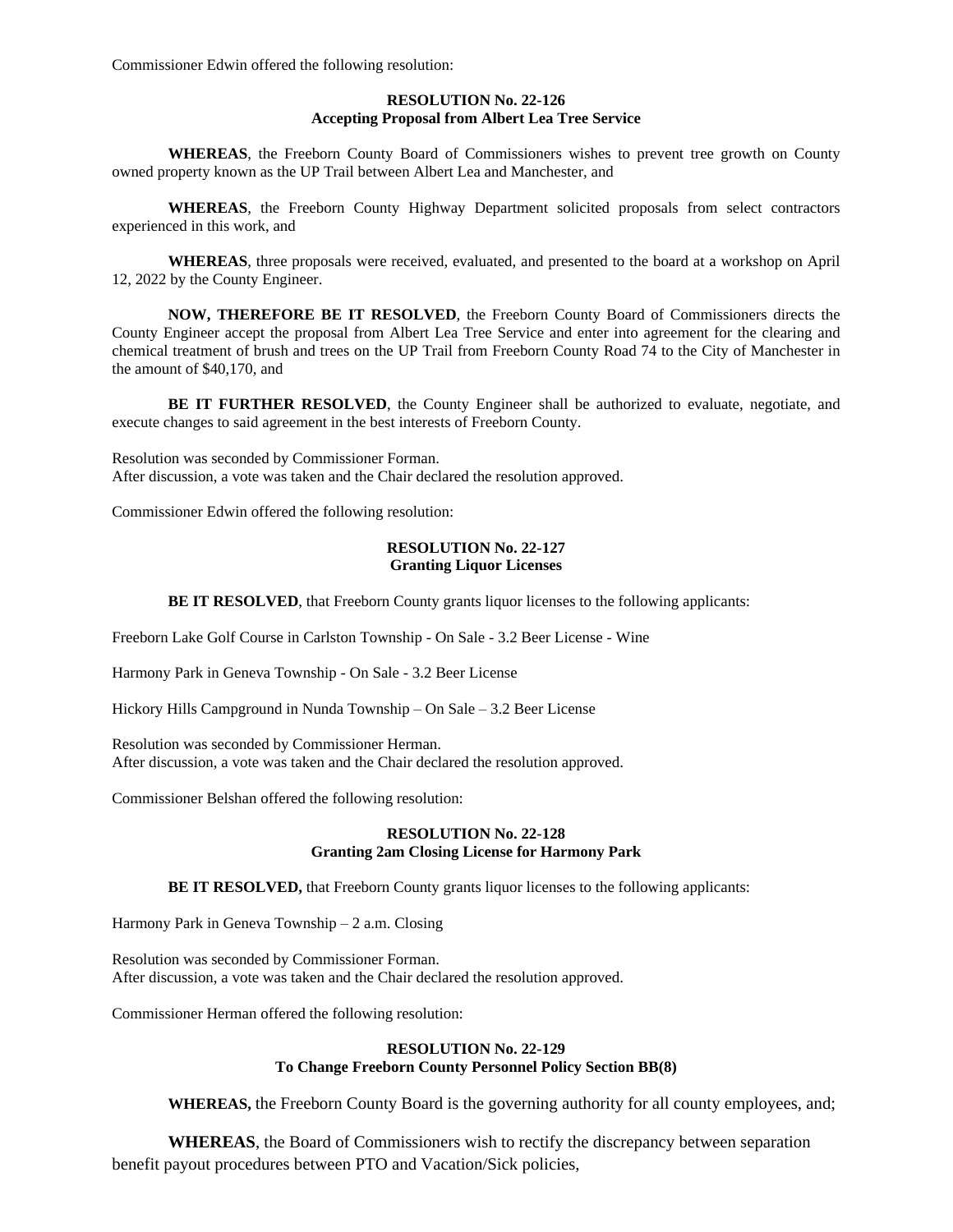**NOW, THEREFORE BE IT RESOLVED,** that the board approves the following language be placed in the personnel manual regarding benefit payout:

Page 44: Section BB (8) (Opening sentence): An employee will be eligible to be paid out 100% of PTO up to 480 hours upon employment termination provided the following are valid:

Resolution was seconded by Commissioner Belshan. After discussion, a vote was taken and the Chair declared the resolution approved.

Commissioner Forman offered the following resolution:

# **RESOLUTION No. 22-130 To Approve Energy Savings Contract**

**RESOLVED**, approving the execution of an energy savings performance contract project with Apex Facility Solutions, LLC, Anoka, Minnesota.

Resolution was seconded by Commissioner Herman. After discussion, a vote was taken with Commissioners Edwin, Forman, Herman and Shoff voting yay and Commissioner Belshan voting nay. The Chair declared the resolution approved.

Commissioner Herman offered the following resolution:

## **RESOLUTION No. 22-131 Calling for a Public Hearing**

BE IT RESOLVED by the Board of County Commissioners of Freeborn County, Minnesota (the County), as follows:

1. Approval of the Five Year Capital Improvement Plan. The County intends to approve its Capital Improvement Plan (the "CIP") pursuant to Minnesota Statutes, Section 373.40.

2. Approval of the Issuance of Capital Improvement Plan Bonds. The County intends to issue its capital improvement plan bonds (the "Bonds") to finance various facility renovation and improvement projects, as described in the CIP, pursuant to Minnesota Statutes, Section 373.40.

3. Public Hearing. A public hearing is hereby scheduled to be held on the approval of the CIP and the issuance of the Bonds at 8:45 a.m. on Tuesday, May 3, 2023, at the Freeborn County Government Center in Albert Lea, Minnesota. The County Auditor-Treasurer is hereby authorized and directed to cause notice of such public hearing in substantially the form of attached hereto to be published in the official newspaper of the County not less than fourteen (14) days nor more than twenty-eight (28) days prior to the date of the hearing. Publication on the date hereof is hereby ratified and confirmed.

Resolution was seconded by Commissioner Forman.

After discussion, a vote was taken with Commissioners Edwin, Forman, Herman and Shoff voting yay, and Commissioner Belshan voting nay. The Chair declared the resolution approved.

Commissioner Herman offered the following resolution:

## **RESOLUTION No. 22-132 Approving the Committed Fund Balances**

**RESOLVED**, approving the budget change for 2021 committed fund balances as follows: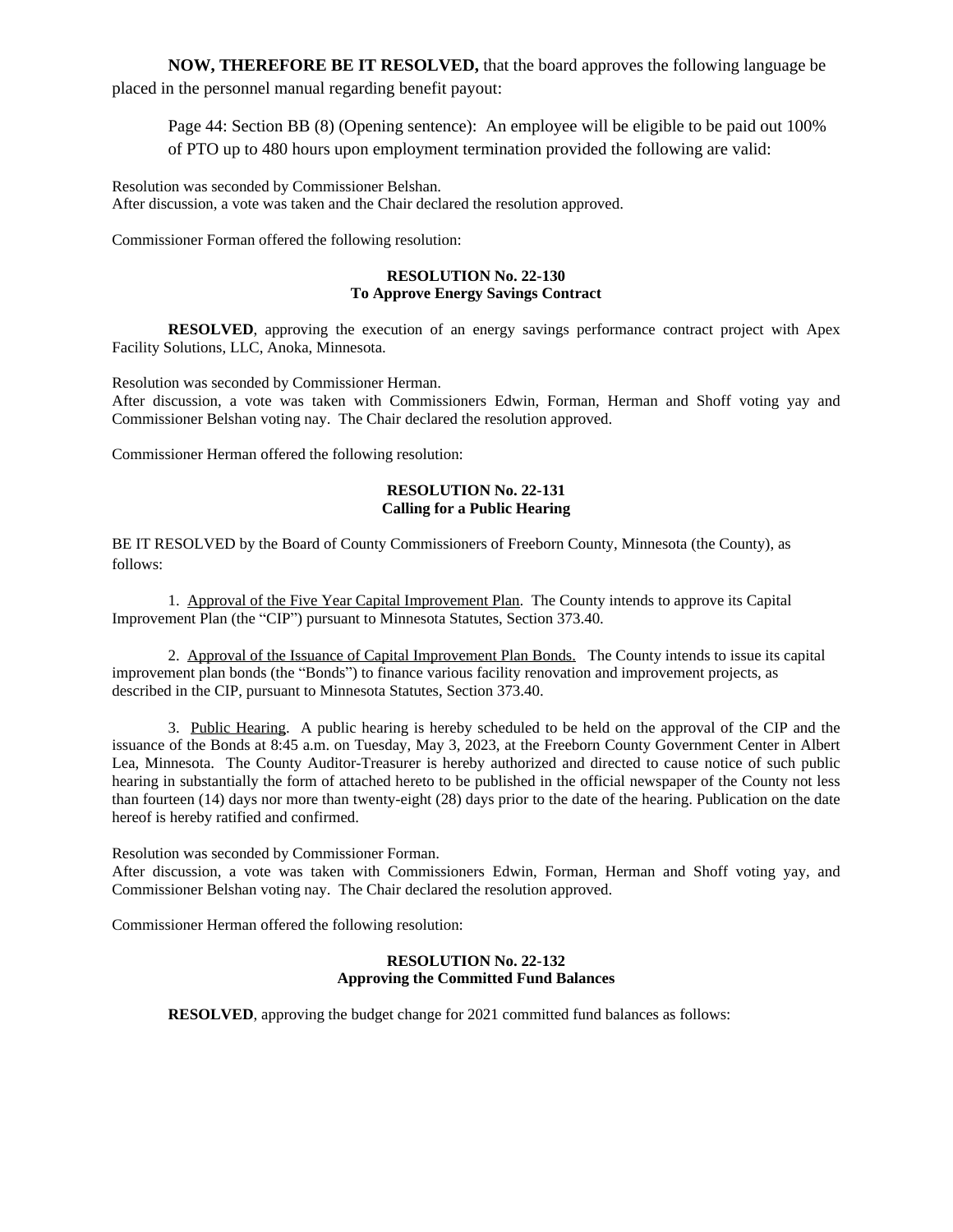|                | <b>COMMITTED FUND BALANCES</b>       |                          |           |                              |                |
|----------------|--------------------------------------|--------------------------|-----------|------------------------------|----------------|
| $\overline{c}$ |                                      |                          |           |                              |                |
| 3              |                                      | <b>Balance</b>           |           |                              | <b>Balance</b> |
| 4              |                                      | 12/31/2020               | Increase  | <b>Decrease</b>              | 12/31/2021     |
| 5              | Individual sewage treatment systems  | 368,583                  | 80,106    | 63,034                       | 385,655        |
| 6              | Capital Outlay                       | 6,039,806                | 3,972     | 1,543,475                    | 4,522,847      |
|                | <b>IT Hardware</b>                   | 210,000                  | 70,000    |                              | 280,000        |
| 8              | Administration                       | 150,000                  |           | $\qquad \qquad \blacksquare$ | 150,000        |
| 9              | <b>Trail maintenance</b>             | 391,844                  | 75,000    | -                            | 466,844        |
| 10             | Highway building roof                | 300,000                  |           | $\blacksquare$               | 300,000        |
|                | <b>Computer Purchases</b>            | 100,000                  | 100,000   | -                            | 200,000        |
| 12             | 27th Payroll                         | 150,000                  | 150,000   | ۰                            | 300,000        |
| 13             | <b>Broadband</b>                     |                          | 1,000,000 | ٠                            | 1,000,000      |
| 14             | <b>Economic Development</b>          | ٠                        | 750,000   | ٠                            | 750,000        |
| 15             | Fair Grounds Infrastructure          | $\overline{\phantom{0}}$ | 700,000   | ٠                            | 700,000        |
| 16             | Environmental service building       | -                        | 640,000   | $\overline{\phantom{0}}$     | 640,000        |
|                | <b>Highway Construction Projects</b> | 800,000                  | 2,270,877 | 800,000                      | 2,270,877      |
| 18             |                                      |                          |           |                              |                |
| 19             |                                      |                          | 5,839,955 | 2,406,509                    | 3,433,446      |
|                |                                      |                          |           |                              |                |

Resolution was seconded by Commissioner Edwin. After discussion, a vote was taken and the Chair declared the resolution approved.

Commissioner Edwin offered the following:

#### **RESOLUTION No. 22-133 Approving Budget Amendments**

**RESOLVED**, approving the 2021 budget amendment to increase the budget for Coronavirus State and Local Fiscal Recovery Funds by \$2,940,864 for first half of Federal Funds. Increase COVID-19 related expenditures by \$1,040,000 for expenditures unknown at the time of the budget.

| Final Committed Fund Balances for 2022      |      |           |
|---------------------------------------------|------|-----------|
| Committed                                   |      |           |
| Higway construction projects                | 3801 | 2,270,877 |
| Individual sewage treatment systems         | 3806 | 385,655   |
| Capital Outlay                              | 3813 | 4,522,847 |
| IT Hardware                                 | 3823 | 280,000   |
| Administration                              | 3825 | 150,000   |
| Trail maintenance                           | 3827 | 466,844   |
| Highway building roof                       | 3829 | 300,000   |
| Computer Purchases                          | 3831 | 200,000   |
| 27th Payroll                                | 3833 | 300,000   |
| Broadband                                   | 3834 | 1,000,000 |
| Economic Development                        | 3835 | 750,000   |
| Fair Grounds Infrastructure                 | 3836 | 700,000   |
| Committed for environmental service bi 3837 |      | 640,000   |

Resolution was seconded by Commissioner Herman. After discussion, a vote was taken and the Chair declared the resolution approved.

Commissioner Edwin offered the following resolution:

# **RESOLUTION No. 22-134 Approval of Claims**

**RESOLVED**, that the following claims be allowed and paid on or before April 22, 2022.

| <b>FUND</b> | <b>NAME</b>          | <b>AMOUNT</b> |
|-------------|----------------------|---------------|
| 01          | General Fund         | \$491,734.48  |
| 03          | County Road & Bridge | \$157,534.85  |
| 05          | Human Services       | 163,728.89    |
| 06          | Public Health        | 65,818.76     |
| 31          | Capital Improvement  | 6,409.96      |
| 40          | County Ditch         | 20,955.61     |
| 70          | Trust & Agency       | 141,514.61    |